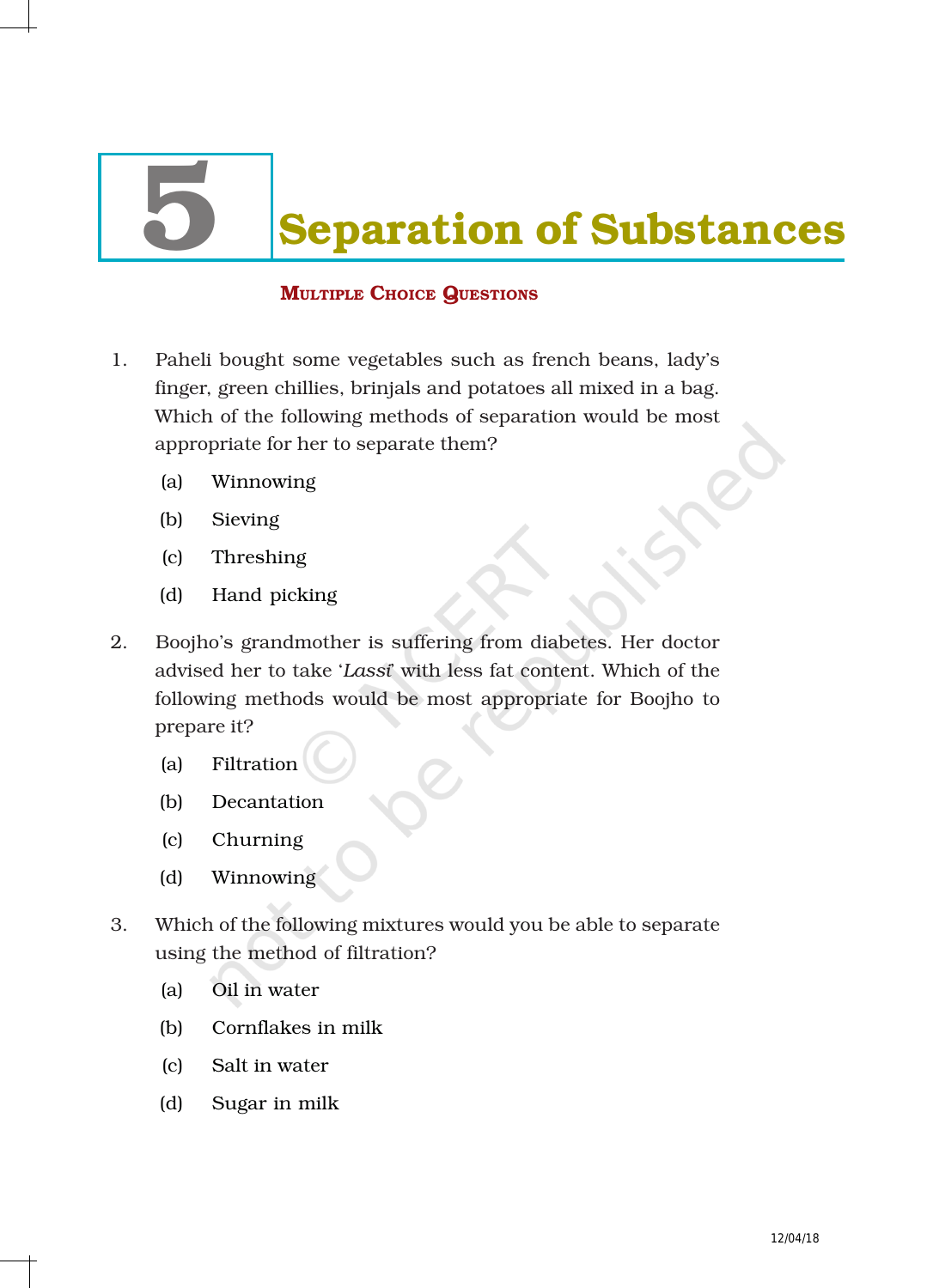- 4. Which amongst the following methods would be most appropriate to separate grains from bundles of stalks?
	- (a) Hand picking
	- (b) Winnowing
	- (c) Sieving
	- (d) Threshing
- 5. Four mixtures are given below
	- (i) Kidney beans and chick peas
	- (ii) Pulses and rice
	- (iii) Rice flakes and corn
	- (iv) Potato wafers and biscuits

Which of these can be separated by the method of winnowing?

- (a) (i) and (ii)  $\qquad$  (b) (ii) and (iii)
- (c) (i) and (iii) (d) (iii) and (iv)
- 6. While preparing chapatis, Paheli found that the flour to be used was mixed with wheat grains. Which out of the following is the most suitable method to separate the grains from the flour?
	- (a) Threshing
	- (b) Sieving
	- (c) Winnowing
	- (d) Filtration
- 7. You might have observed the preparation of ghee from butter and cream at home. Which method(s) can be used to separate ghee from the residue?
	- (i) Evaporation
	- (ii) Decantation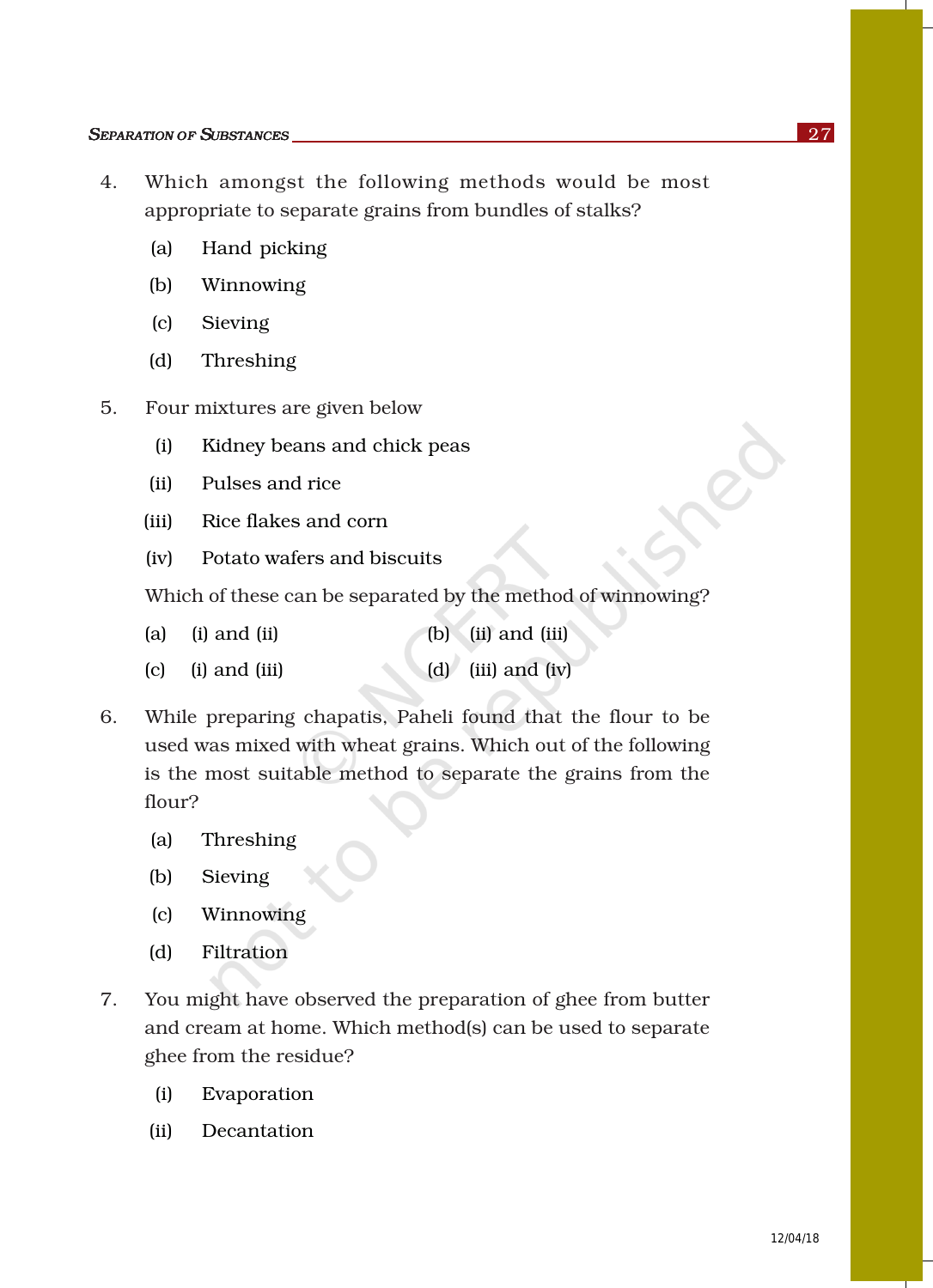- (iii) Filtration
- (iv) Churning

Which of the following combination is the correct answer?

| $(a)$ (i) and (ii)  | $(b)$ (ii) and (iii) |
|---------------------|----------------------|
| $(c)$ (ii) and (iv) | (d) (iv) only        |

- 8. In an activity, a teacher dissolved a small amount of solid copper sulphate in a tumbler half filled with water. Which method would you use to get back solid copper sulphate from the solution?
	- (a) Decantation
	- (b) Evaporation
	- (c) Sedimentation
	- (d) Condensation
- 9. During summer, Boojho carries water in a transparent plastic bottle to his school. One day he left his bottle in the school. The bottle still had some water left in it. The following day, he observed some water droplets on the inner surface of the empty portion of the bottle. These droplets of water were formed due to
	- (a) boiling and condensation.
	- (b) evaporation and saturation.
	- (c) evaporation and condensation.
	- (d) condensation and saturation.
- 10. Paheli asked for a glass of water from Boojho. He gave her a glass of ice cold water. Paheli observed some water droplets on the outer surface of the glass and asked Boojho how these droplets of water were formed? Which of the following should be Boojho's answer?
	- (a) Evaporation of water from the glass.
	- (b) Water that seeped out from the glass.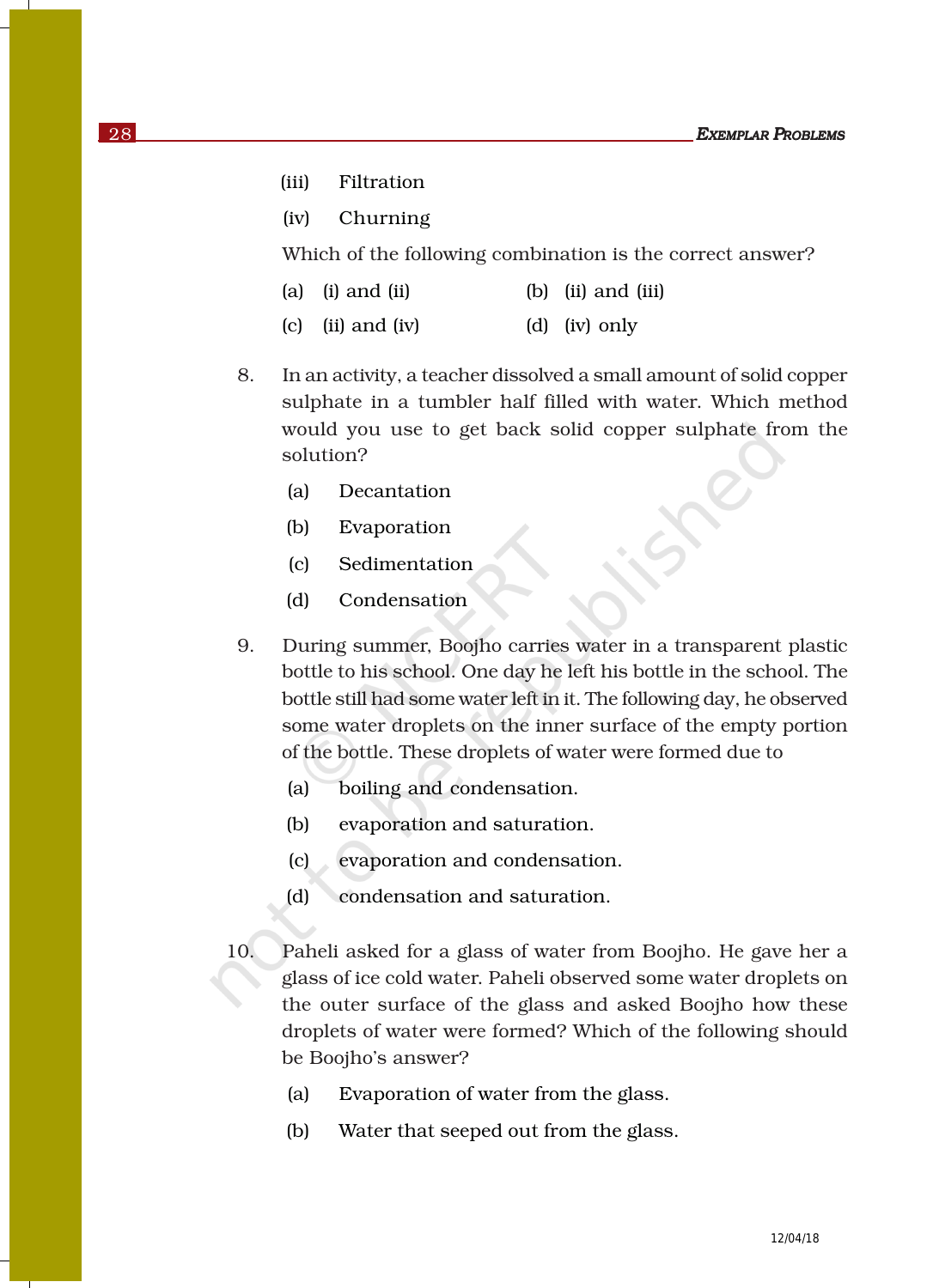- (c) Evaporation of atmospheric water vapour.
- (d) Condensation of atmospheric water vapour.

#### VERY SHORT ANSWER QUESTIONS

- 11. Sheela, Saima and Ravi have to dissolve maximum amount of sugar in the same amount of milk so as to win in a game. Ravi took hot boiling milk while Saima took ice cold milk. Sheela managed to get milk at room temperature. Whom do you think would win the game and why?
- 12. Fill in the blanks with appropriate words:

\_\_\_\_\_\_\_\_\_\_.

\_\_\_\_\_\_\_\_\_\_.

\_\_\_\_\_\_\_\_\_\_.

- (i) Small pieces of stone can be removed from rice by
- (ii) are obtained from stalks by threshing.
- (iii) Husk from wheat flour is generally removed by
- (iv) The process of settling of heavier particles is called
- (iv) Filtration is helpful in separating an insoluble \_\_\_\_\_\_\_\_\_\_ from a  $\qquad \qquad$ .
- 13. State whether the following statements are **true** or **false**.
	- (a) A mixture of oil and water can be separated by filtration.
	- (b) Water can be separated from salt by evaporation.
	- (c) A mixture of wheat grains and wheat flour can be separated by sieving.
	- (d) A mixture of iron filings and rice flour can be separated by magnet.
	- (e) A mixture of wheat grains and rice flakes can be separated by winnowing.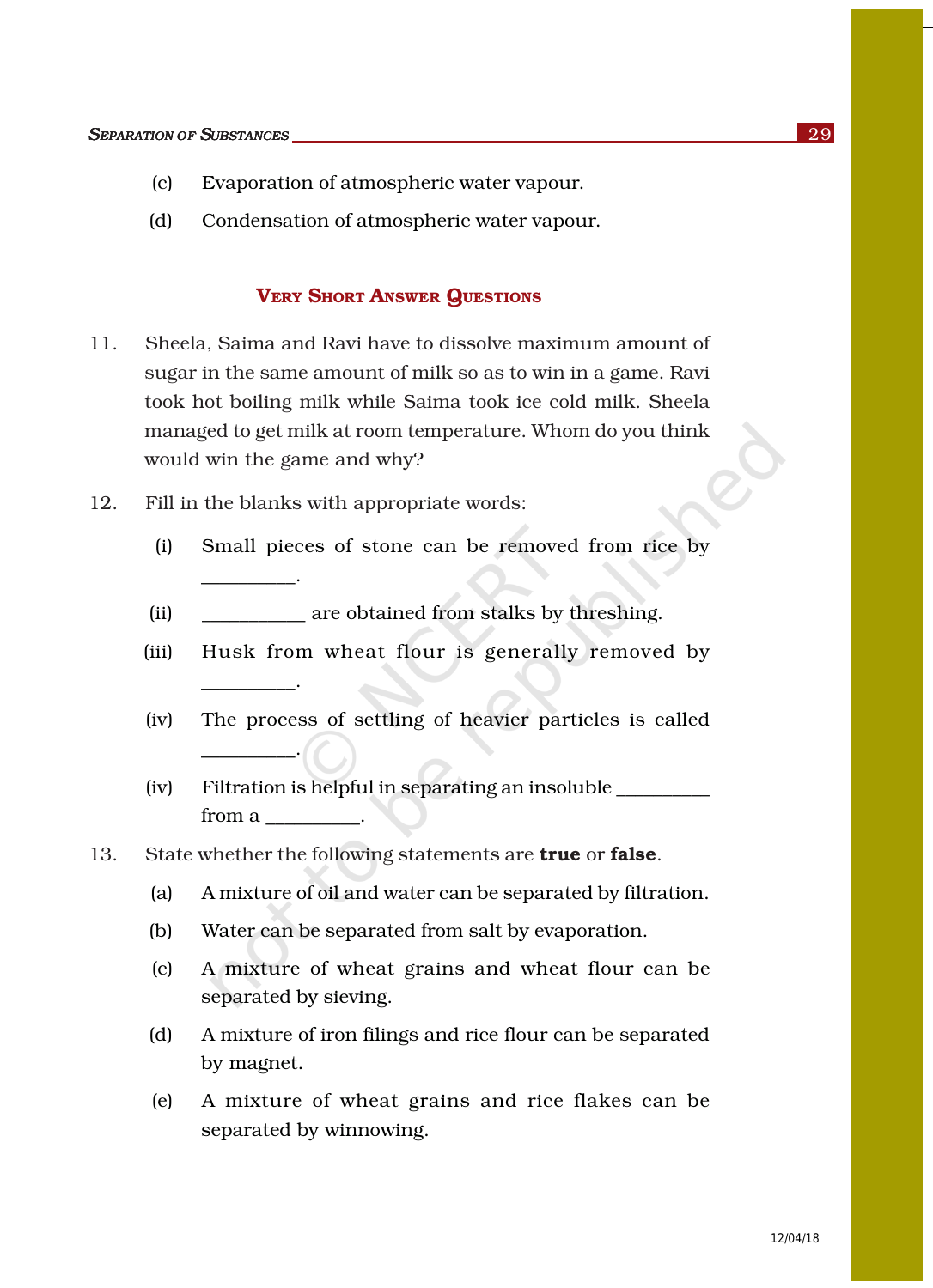(f) A mixture of tea leaves and milk can be separated by decantation.

### **SHORT ANSWER QUESTIONS**

- 14. Name and describe briefly a method which can be helpful in separating a mixture of husk from grains. What is the principle of this method?
- 15. Match the mixtures in **Column I** with their method of separation in Column II.

| <b>COLUMNI</b>                               | <b>COLUMN II</b>  |
|----------------------------------------------|-------------------|
| (a) Oil mixed in water                       | Sieving<br>(i)    |
| (b) Iron powder mixed with flour             | (ii) Hand picking |
| (c) Salt mixed with water                    | (iii) Decantation |
| (d) Lady's finger mixed<br>with french beans | (iv) Magnet       |
| (e) Rice flour mixed with<br>kidney beans    | (v) Evaporation   |

## LONG ANSWER QUESTIONS

- 16. Both Sarika and Mohan were asked to make salt solution. Sarika was given a teaspoonful of salt and half a glass of water, whereas Mohan was given twenty teaspoons full of salt and half a glass of water.
	- (a) How would they make salt solutions?
	- (b) Who would be able to prepare saturated solution?
- 17. Paheli was feeling thirsty but there was only a pot of water at home which was muddy and unfit for drinking. How do you